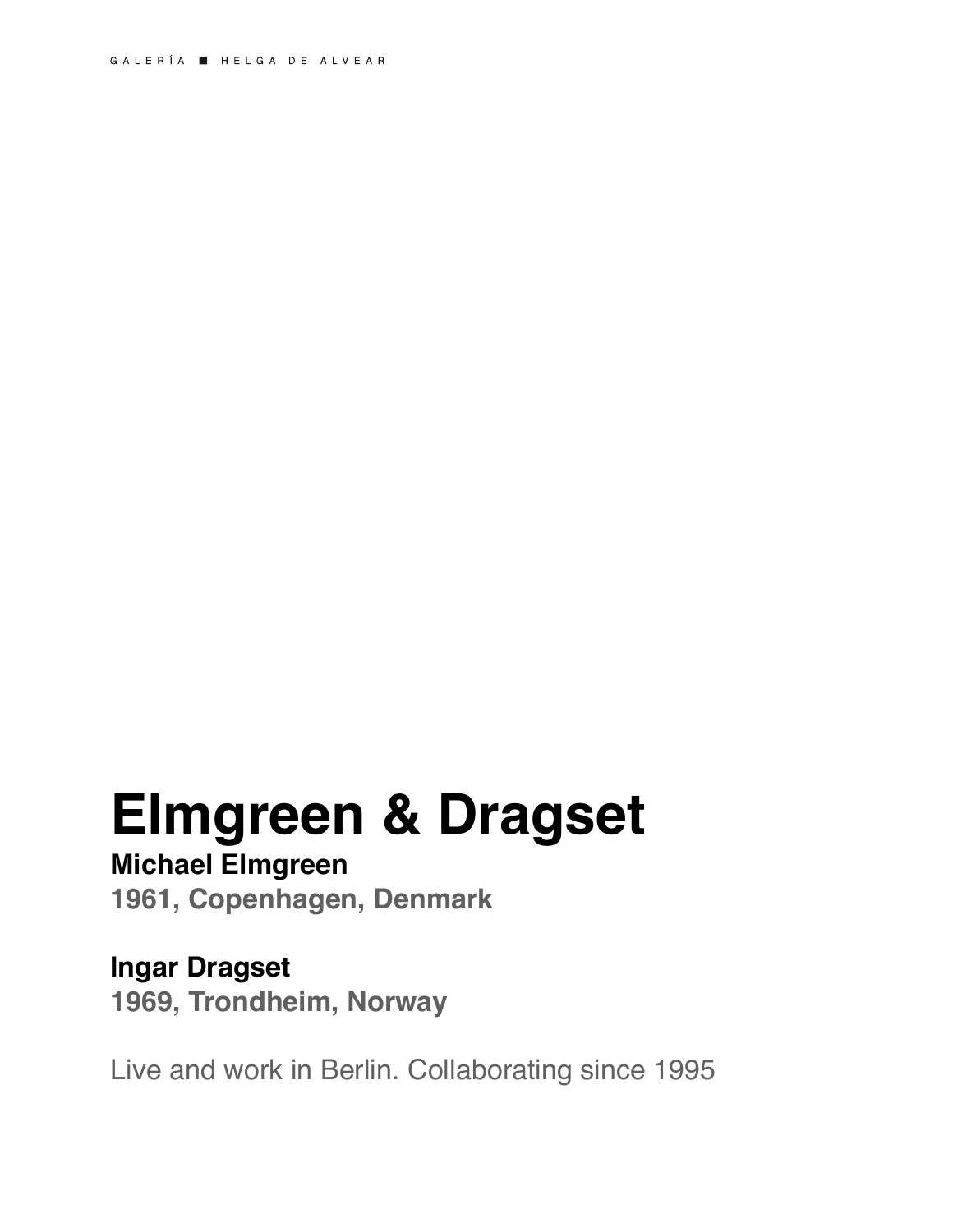# **SELECTED SOLO EXHIBITIONS**

# **2022**

*Useless Bodies?,* Fondazione Prada, Milan, Italy

# **2021**

*solo exhibition*, Pace, New York, USA *solo exhibition*, Perrotin, Paris, France *Life Rings,* Princess Estelle Foundation, Royal Djurgården, Stockolm, Sweden *Van Gogh's Ear*, K11 Musea, Wuhan, China *Livredderen*, Tarnby, Copenhagen, Denmark *Short Story,* Copenhagen Contemporary, Copenhagen, Denmark

## **2020**

*The Hive*, Moynihan Train Hall, New York, USA *2020*, Espoo Museum of Modern Art, Espoo, Finland *Short Story,* König Galerie, Berlin, Germany *Pool, No. 8*, Gangnam, Seoul, Korea *Van Gogh's Ear*, K11 Musea, Hong Kong *Elmgreen & Dragset,* Pace, East Hamptons, USA

## **2019**

*Bent Pool*, Pride Park, Miami Beach Convention Center, Florida, USA *Sculptures,* Nasher Sculpture Center, Dallas, USA *It's Not What You Think,* Blueproject Foundation, Barcelona, Spain *Adaptations*, Kukje Gallery, Seoul, Korea *Overheated*, Massimo De Carlo Gallery, Hong Kong

# **2018**

*This is How We Bite Our Tongue.* Whitechapel Gallery, London, UK *Elmgreen & Dragset.* Galerie Perrotin, Paris *To Whom It May Concern.* FIAC Hors les Murs, Place Vendôme, Paris *We Are Not Ourselves.* Cristina Guerra Contemporary Art, Lisbon, Portugal

# **2017**

*A Good Neighbor.* Pinakothek der Moderne, Munich, Germany *Die Zugezogenen.* Museum Haus Lange, Kunstmuseen Krefeld, Germany *JUMP.* Galleri Nicoli Wallner, Copenhagen, Denmark *Dilemma*. Ekebergparken, Oslo, Norway *15th Istanbul Biennial* (curators). Istanbul, Turkey

## **2016**

*The Others* (curators). König Galerie, Berlin *Changing Subjects.* FLAG Art Foundation, New York *Elmgreen & Dragset present Galerie Perrotin at the Grand Palais*. Grand Palais, Paris *Van Gogh´s Ear.* Public Art Fund. Rockefeller Center, New York *Powerless Structures.* Tel Aviv Museum of Art, Tel Aviv, Israel *The Well Fair.* Ullens Center of Contemporary Art. Beijing

# **2015**

*Self-Portraits.* Victoria Miro Gallery, London *LOT.* Galería Helga de Alvear, Madrid PLATEAU. Samsung Museum of Art, Seoul *Stigma.* Massimo de Carlo London, London *Stigma.* Massimo de Carlo Milano, Milano *Past Tomorrow*. Galerie Emmanuel Perrotin, New York

## **2014**

*Biography.* [Astrup Fearnley Museet for Moderne Kunst,](http://www.artfacts.net/fr/institution/astrup-fearnley-museet-for-moderne-kunst-2252/vue-globale.html) Oslo *Biography.* Statens Museum fur Kunst, Copenhagen *The Old World*. Galerie Emmanuel Perrotin, Hong Kong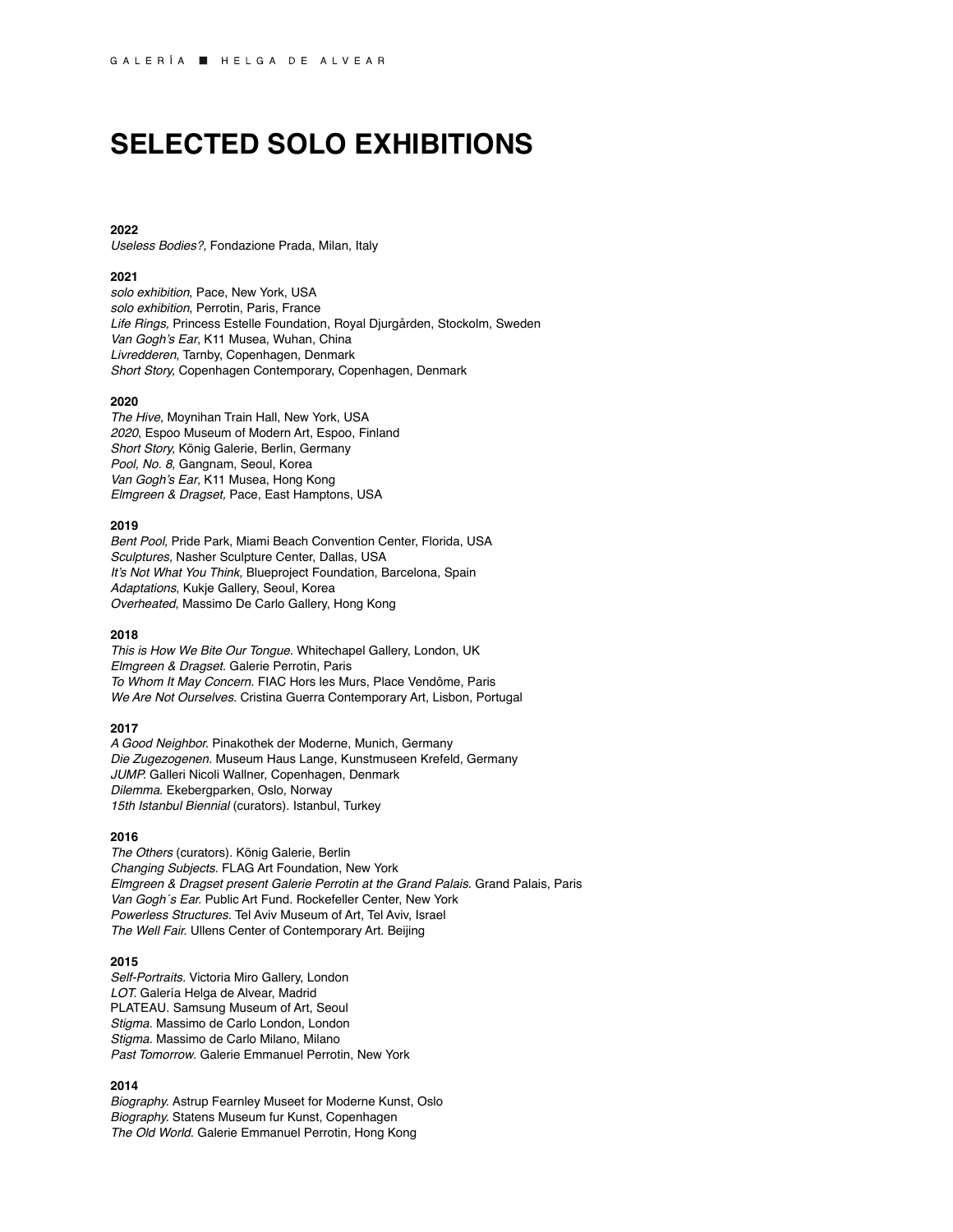*Tomorrow: Elmgreen & Dragset.* Victoria & Albert Museum, London *Elmgreen & Dragset.* Trondheim Art Museum, Trondheim, Norway

# **2012**

*Powerless Structures, fig 101*. Trafalgar Square: Forth Plinth, London *Han*. Helsinør Harbor, Helsingør, Denmark *Harvest*. Victoria Miro, London

# **2011**

*You Are Not Alone*. Fundació Miró, Barcelona, Spain *Elmgreen & Dragset.* Thorvaldsens Museum, Copenhagen *The Last First Decade*. Ellipse Foundation, Cascais, Portugal *The One & The Many*. Boijmans Van Beuningen Museum, Rotterdam, The Netherlands *It's Never too Late To Say Sorry*. Coolsingel Rotterdam, The Netherlands *Amigos*. Galería Helga de Alvear, Madrid *The After Life of the Mysterious of Mr. B*. Galerie Emmanuel Perrotin, Paris

#### **2010**

*Celebrity—The One & The Many*. ZKM~Zentrum für Kunst und Medientechnologie, Karlsruhe, Germany

## **2009**

*Curators of "The Collectors."* 53rd Venice Biennale: Nordic Pavilion and Danish Pavilion, Venice, Italy *Trying To Remember what We once Wanted To Forget*. MUSAC~ Museo de arte contemporaneo de Castilla y León, León, Spain *Supermodels*. Taka Ishii Gallery, Tokyo *Drama Queens*. Centre Pompidou, Paris

# **2008**

*Too Late*. Victoria Miro, London *Side Effects*. Galerie Emmanuel Perrotin, Paris

#### **2007**

*A Change of Mind*. MUSEION~Museo d'Art Moderna e Contemporanea, Bolzano, Italy *This Is The First Day of My Life*. Malmö Konsthall, Malmo, Sweden

## **2006**

*Would You Like Your Eggs a Little Different this Morning?* Galleria Massimo de Carlo, Milan, Italy *The Incidental Self*. Taka Ishii Gallery, Tokyo *The Welfare Show*. Serpentine Gallery, London; The Power Plant, Toronto, Canada

#### **2005**

*Prada Marfa*. Art Production Fund and Ballroom Marfa, Marfa, USA *The Brightness of Shady Lives*. Galería Helga de Alvear, Madrid *End Station*. Bohen Foundation, New York *The Welfare Show*. Bergen Kunsthall, Bergen, Norway; Bawag Foundation, Vienna; Wrong Gallery, New York *Linienstrasse 160, Neue Mitte*. Klosterfelde, Berlin

# **2004**

*Intervention 37*. Sprengel Museum, Hannover, Germany *Blocking the View*. TATE Modern, London *Moving Energies*. Museum Folkwang, Essen, Germany

#### **2003**

*Short Cut*. Fondazione Nicola Trussardi, Milan, Italy *Spaced Out.* Portikus, Frankfurt am Main, Germany *Paris Diaries*. Galerie Emmanuel Perrotin, Paris *Phone Home*. Tanya Bonakdar Gallery, New York *Please, Keep Quiet*. Galleri Nicolai Wallner, Copenhaguen *Constructed Catastrophes*. CCA~Center for Contemporary Art, Kitakyushu, Japan *Don't Leave Me this Way*. Galerie Emmanuel Perrotin, Paris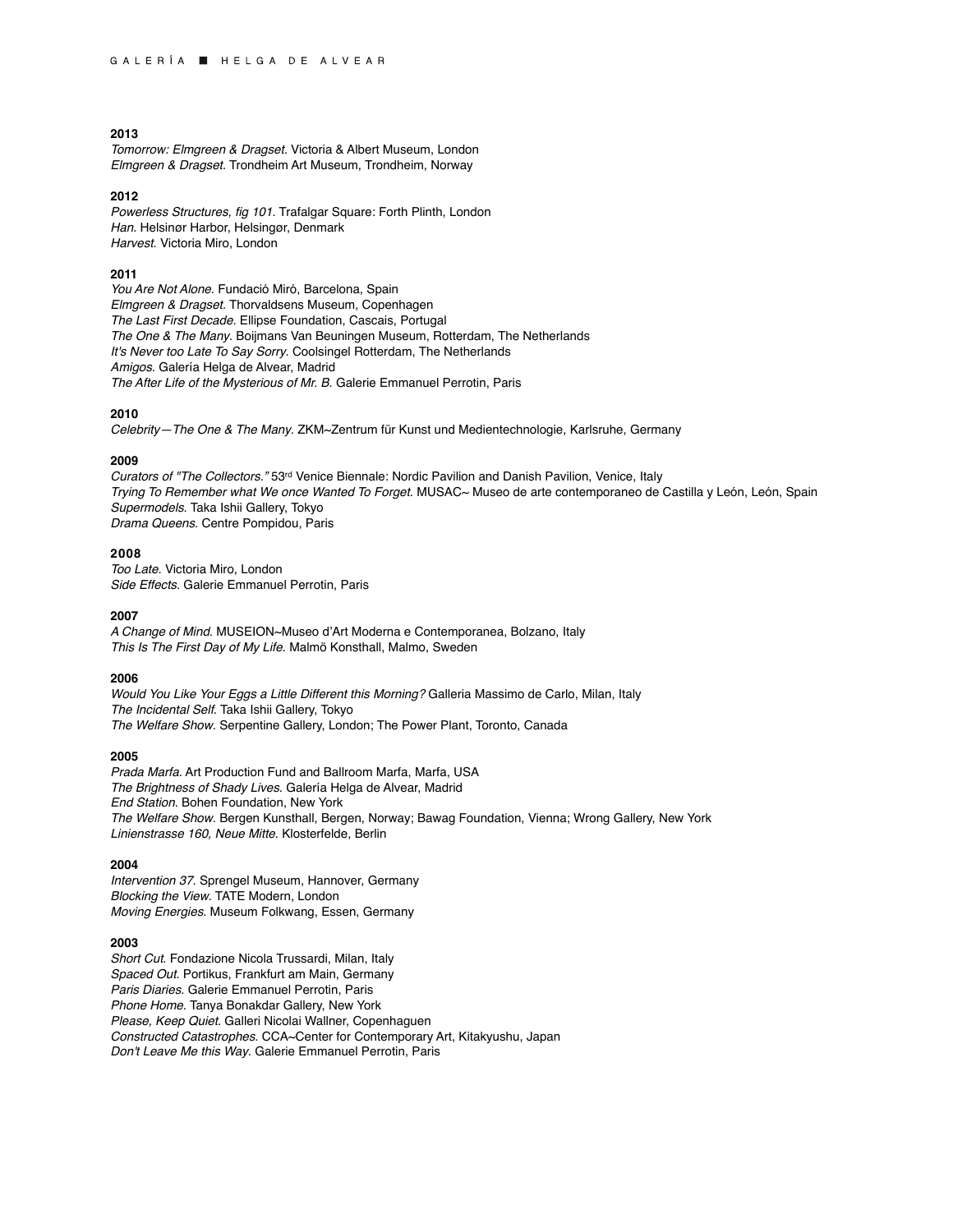*How Are You Today?* Galleria Massimo de Carlo, Milan, Italy *Powerless Structures, fig. 229*. CGAC~Centro Galego de Arte Contemporánea, Santiago de Compostela, Spain *Museum*. Fundaciò La Caixa: Sala Montcada, Barcelona, Spain *Suspended Space*. Taka Ishii Gallery, Tokyo

# **2001**

*Taking Place*. Kunsthalle Zürich, Zurich *Powerless Structures, fig. 111*. Portikus, Frankfurt am Main, Germany *Opening Soon*. Tanya Bonakdar Gallery, New York *A Room Defined by Its Accessibility*. Statens Museum for Kunst, Copenhagen *Elmgreen & Dragset*. Galleri Nicolai Wallner, Copenhaguen *Linienstrasse 160*. Klosterfelde, Berlin

## **2000**

*Zwischen anderen Ereignissen*. Galerie für Zeitgenössische Kunst Leipzig, Leipzig, Germany *Elmgreen & Dragset*. Roslyn Oxley9 Gallery, Sydney

# **1999**

*Powerless Structures, fig. 57–60*. The Project, New York

# **1998**

*Dug Down Gallery/ Powerless Structures, fig. 45*. Reykjavik Art Museum, Reykjavik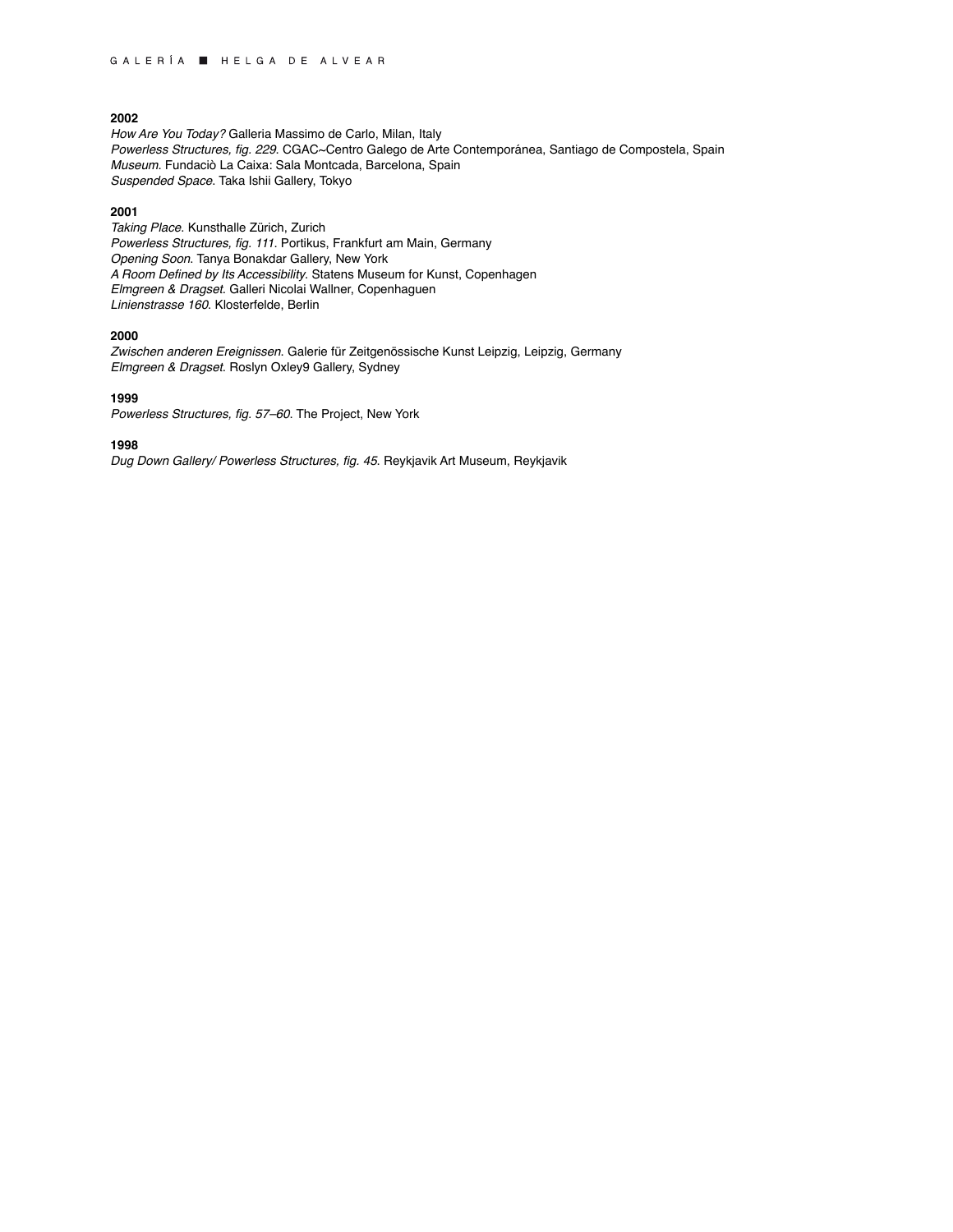# **SELECTED GROUP EXHIBITIONS**

# **2021**

*Work It,* Kunsten, Aalborg, Denmark *Tempo*, Museum Sinclair-Haus, Bad Heilbrunn, Germany *SkultpurOdense21*, Hollufgård Skultpurparken, Odense, Denmark *Wild/Schön*, Kunsthalle Emden, Emden, Germany

## **2020**

*Mythologies - The Beginning and End of Civilisations*, ARoS Triennal, ARoS Aarhus Art Museum, Aarhus, Denmark *Wände | Walls*, Kunstmuseum Stuttgart, Stuttgart, Germany *Studio Berlin,* Berghain, Berlin, Germany *Shapeshifters*, Mälmo Konstmuseum, Mälmo, Sweden *Animals in Art*, ARKEN Museum for Moderne Kunst, Ishøj, Denmark *I Put A Spell On You: On Artists Collaborations*, SCAD, Savannah, USA *"WALKING. Movements North of Bolzano" - The collection of Erling Kagge,* Museion, Bolzano, Italy *On the Frontline of Contemporary Art: From the Taguchi Art Collection*, Shimonoeseki Art Museum, Yamaguchi, Japan *WANTED!*, Grand Palais, Paris, France *Szene Berlin*, Schloss Derneburg, Hall Art Foundations, Holle, Germany *OH! MY CITY,* Paradise Art Space, Incheon, Korea *Who Am I*, Tang Contemporary Art, Beijing, China *Friendship as a Way of Life*, UNSW Galleries, Paddington, Australia *A Greater Perspective,* The606*,* Damen Arts Plaza, Chicago, USA

# **2019**

*There I Belong. Hammershøi by Elmgreen & Dragset*, group exhibition curated by Elmgreen & Dragset, Statens Museum fur Kunst, Copenhage, Denmark Sculpture Milwaukee, Wisconsin, USA *Art & Porn, ARoS* Museum of Art, Aarhus, Denmark *Art & Porn,* Kunsthal Charlottenborg, Copenhage, Denmark Political Affairs - Language is not innocent, Kunstverein in Hamburg, Hamburg, Germany *A Cool Breeze*, Galerie Rudolfinum, Prage *Feelings - Art and Emotion,* Pinakothek der Moderne, Munich, Germany *Grand Hotel Abyss*, Steirischerherbst'19, Graz, Austria *Art's Biggest Stage*, Clark Institute, Williamson, USA *Blickachsen 12,* Bad Homburg, Germany *La Source*, Villa Carmignac, Porquerolles, France *Tainted Love*, Villa Arson, Nice, France *Schöne Sentimenten*, Museum Dhondt-Dhaenens, Sint-Martens-Latem, Belgium Museum Of Modern Art And Western Antiquities, Section II Department Of Carving And Modeling: *Form And Volume* - Curated by Jens Hoffmann, Cristina Guerra Gallery, Lisbon, Portugal

## **2018**

*Space, Light and Object*. National Gallery of Singapore, Singapore *Soziale Fassaden.* MMK Frankfurt am Main, Frankfurt, Germany *Frieze Sculptures 2018*. Frieze Sculpture, London, UK *Gartenschau.* König Galerie, Berlin, Germany *Ngorongoro II.* Berlin, Germany *Like Life: Sculpture, Color, and the Body (1300-now)*. Met Breuer, New York, USA *No Place Like Home*. Museu Coleca Berardo, Lisbon, Portugal *Art Basel Parcours*. ART BASEL, Basel, Switzerland *Beyond Bliss*. Bangkok Art Biennial, Bangkok, Thailand *Zeitspuren – The Power of Now*. Kunsthaus Centre d'Art Pasquart, Biel/Bienne, Switzerland *Talk Show Festival*. La Panacée MoCo, Montpellier, France

# **2017**

*Archive - Commissions from Performa's Archives.* Whitechapel Gallery, London, UK *The Gaze Listens*. Musee d'art contemporain de Montreal, Montreal, QC, Canada *Christmas Pop-Up Prints and Editions.* Victoria Miro Mayfair, London, UK *Open at Night - Festival of Lights.* Villa Medici, Roma, Italy *The Garden - End of Times; Beginning of Times (The Present & The Future)*. ARoS Triennial, ARoS Aarhus Art Museum, Denmark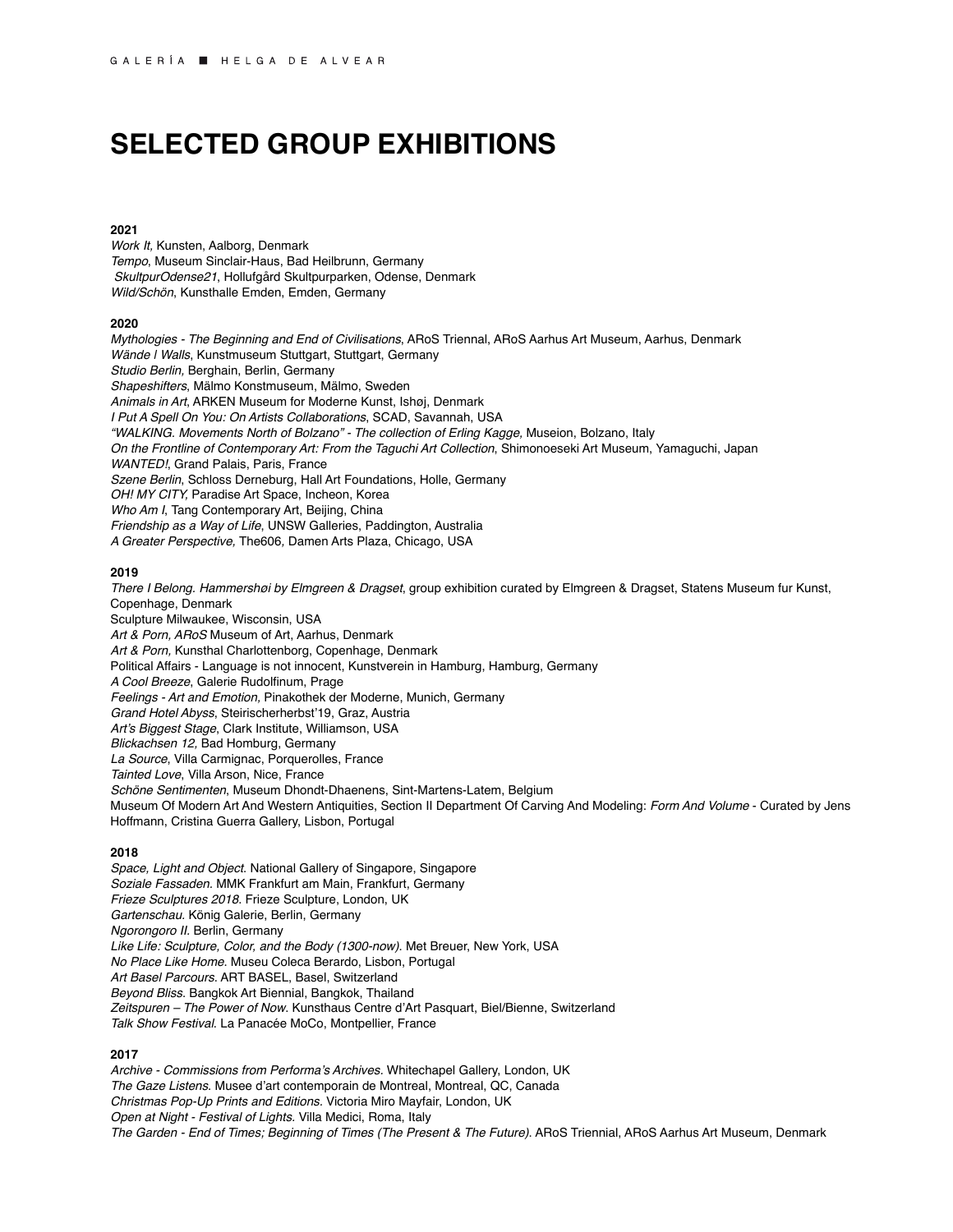*The Beguiling Siren is Thy Crest.* Museum of Modern Art in Warsaw, Poland *No Place Like Home.* Israel Museum, Jerusalem, Israel *Over the Rainbow*. Praz-Delavallade, Los Angeles, CA, USA *Meet Me in Heaven*. Schloss Tüssling, Germany *Rohkunstbau XXIII, Die Schoenheit im Anderens—The Beauty of Difference.* Schloss Lieberose, Germany *Waiting: Between Power and Possibility.* Hamburger Kunsthalle, Hamburg, Germany *Cool, Calm and Collected.* ARoS Aarhus Kunstmuseum, Aarhus, Denmark *Recent Aquisitions.* Faurschou Foundation, Copenhagen, Denmark *Jump*. Gallery Nicolai Wallner, Copenhagen, Denmark *If You Don't Like Art, Goodbye, Fuck Off, Go Home…* Vestfossen Kunstlaboratorium Vestfossen, Norway *And what, for example, am I now seeing?* Galleria Continua. Les MoulinsBoissy-le Châtel, France *Gartenschau.* König Galerie, Berlin, Germany *Physical Mind Restless Hands.* Galerie Micky Schubert, Berlin, Germany *The 3rd Mediterranean Biennale In Sakhnin Valley - Out Of Place.* Mediterranean Biennale, Haifa, Israel *Expo Chicago 2017.* Chicago, IL, USA *Art Basel Hong Kong 2017.* Hong Kong *Art Basel Miami Beach 2017.* Miami, FL, USA *Untitled San Francisco 2017.* San Francisco, CA, USA

#### **2016**

*Animality: Animals and Art.* Marian Goodman Gallery, London *Protest.* Victoria Miro Gallery, London *Breves episodios*. Fundación Luis Seoane, A Coruña, Spain *Inside Out.* Galleri Nicolai Wallner, Copenhagen. Denmark *No Man is an Island – The Satanic Verses*. ARoS Aarhus Kunstmuseum, Aarhus, Denmark Staged! Spectacle and Role Playing in Contemporary Art. Kunsthalle München, Munich, Germany *Fetich: Begærets Objekter.* Holsterbro Kunstmuseum, Holstebro, Denmark *Gartenschau.* König Galerie, Berlin, Germany *ta.bu.* Maison Particulière Art Center, Brussels, Belgium

#### **2015**

*¿Dónde está la playa? The Summer Show.* Galleri Nicolai Wallner, Copenhagen *Gold.* Neuberger Museum of Art, Purchase, New York *The City is the Star. Art at the Construction Site*. ZKM~Zentrum für Kunst und Medientechnologie Karlsruhe, Karlsruhe, Germany *Sleepless. The Bed in history and contemporary Art.* 21er Haus, Vienna *In cooperation with.* Galerie Bernd Kugler, Innsbruck, Austria *Little is Left to Tell (Calvino After Calvino)*. Blue Project Foundation, Barcelona, Spain *Panorama.* High Line, Nueva York All the World's a Stage. Works from the Goetz Collection. Fundación Banco Santander, Boadilla del Monte, Madrid *Man in the Mirror.* Vanhaerents Art Collection, Brussels *Slip of the Tongue.* Punta della Dogana–François Pinault Foundation, Venezia *Experiencia Infinita. Colección Constantini.* MALBA~Museo de Arte Latinoamericano de Buenos Aires, Buenos Aires Poor Art. Rich Legacy. Arte Povera and parallel practices 1968–2015. The Museum of Contemporary Art Oslo, Oslo *Parra for cuva Trashlagoon.* Gerhardsen Gerner, Berlin *more Konzeption Conception now.* Museum Morsbroich, Leverkusen, Germany *MetaModern.* Krannert Art Museum, Chapaign, IL, USA *A Kassen. Naked Photographer*. Maisterravalbuena Galería, Madrid *Tabs–Temporary Artist Book Shop. LAGE EGAL.* Raum für actuelle Kunst, BerlIn *No hablaremos de Picasso.* Fundación María José Jove | Kiosco Alfonso, La Coruña, Spain **2014** *Côté intérieur*. Tiroler Künstlerschaft - Kunstpavillion, Innsbruck, Austria *Love Aids Riot Sex 2 - Kunst Aids Aktivismus 1995 Bis Heute*. Neue Gesellschaft für Bildende Kunst (NGBK), Berlin *Die Andere Seite - Spiegel und Spiegelungen in der Zeitgenössischen Kunst*. MMKK, Klagenfurt, Germany *The Carl Nielsen and Anne Marie Carl-Nielsen Scholarship 2014*. Den frie udstilling, Copenhagen *I multiplied myself to feel myself*. Kunstraum Niederösterreich, Vienna *Passions Secretes.* Tri Postal, Lille, France *Late Harvest.* NMA~Nevada Museum of Art*,* Reno, NV, USA *Magt Minder Mennesker–Mindesmaerker i dag.* KØS~Museum of Art in Public Spaces, Køge, Denmark *Gold.* Bass Museum of Art, Miami, FL, USA *Verano / Summer.* Proyecto Paralelo, Mexico City *Archeological Festival\_a 2nd hand history and improbable obsessions.* Tartu Kunstimuuseum, Tartu, Estonia *Die Andere Seite - Spiegel und Spiegelungen in der Zeitgenössischen Kunst*. Belvedere, Vienna *Ökonomie der Aufmerksamkeit*. Museumsquartier, Vienna *Salon distingué–Hausrat in guter Gesellschaft*. Museum Langmatt, Baden, Germany

*do it Moscow*. GCCC~Garage Center for contemporary Culture, Moscow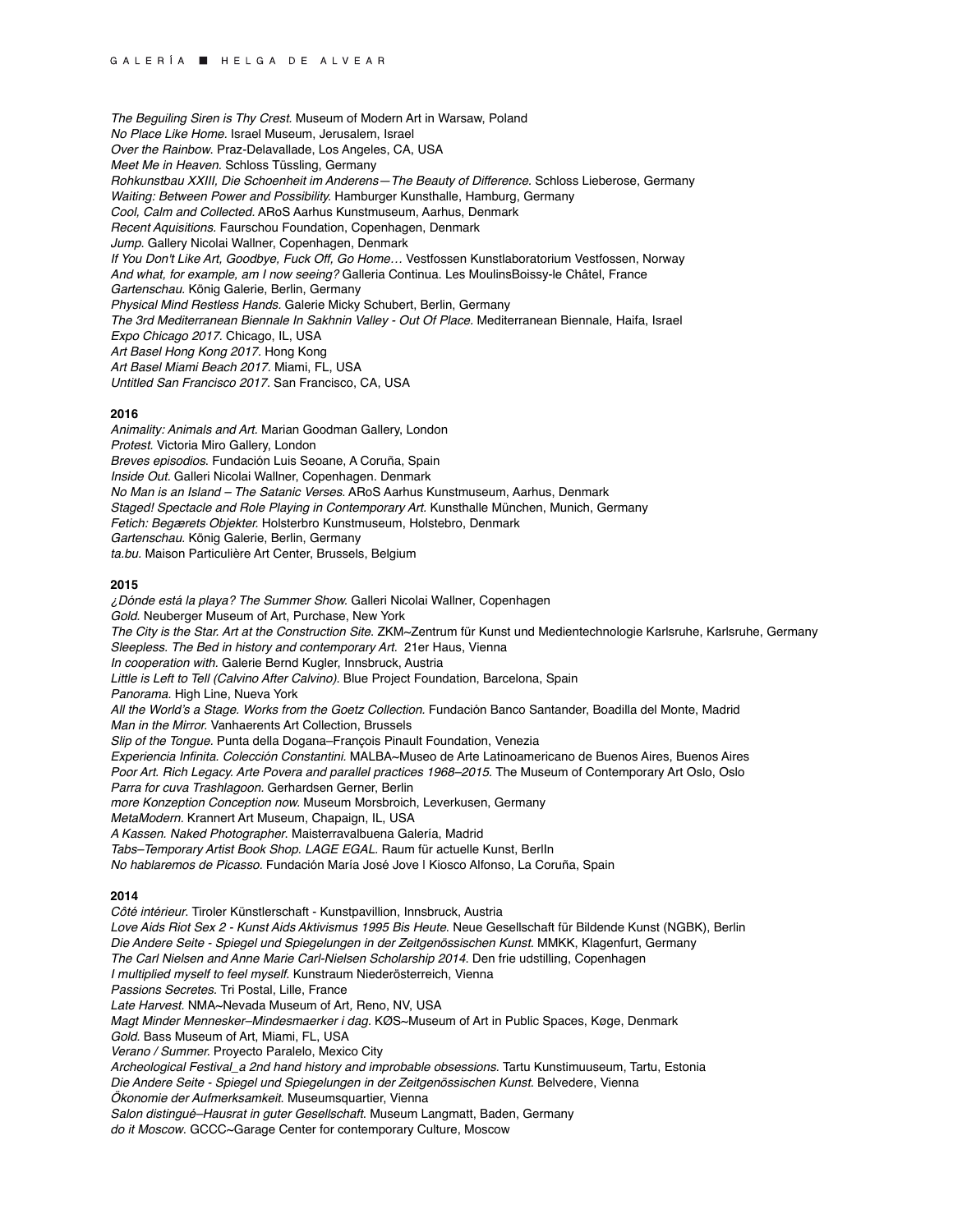*coté intérieur.* Tiroler Künstlerschaft, Innsbruck, Austria *Love Aids Riot Sex 2*. *Kunst Aids Aktivismus 1995 bis heute*. NGBK~Neue Geselischaft für Bildende Kunst, Berlin *Monochromes & Ready*. L'Onde~Centre d'Art, Vélizy-Villacoublay, France

## **2013**

*Colección Helga de Alvear. El arte del presente.* CentroCentro Cibeles de Cultura y Ciudadanía, Madrid *do it (outside)*. Socrates Sculpture Park, New York *A Space Called Public / Hoffentlich Öffentlich*. City of Munich, Munich, Germany *Forever Young - Über den Mythos der Jugend.* Kunsthalle Nürnberg, Nuremberg, Germany *Auf Zeit - Was Hinter Dem Putz Steckt.* Staatliche Kunsthalle Baden-Baden, Baden-Baden, Germany *personal, political, mysterious*. FLAG Art Foundation, New York

# **2012**

*Liverpool Biennial 2012*. The UK Biennial of Contemporary Art, Liverpool, UK *Wonderful—Humboldt, Krokodil & Polke, Die Olbricht Collection*. Me Collectors Room, Berlin *Fremde überall—Zeitgenössische Kunst aus der Sammlung Pomeranz*. Jüdisches Museum Wien, Vienna *Status—24 Contemporary Documents*. Fotomuseum Winterthur, Zurich *Treffpunkt:Berlin*. ARKEN Museum of Modern Art, Ishoj, Denmark *Im Raum des Betrachters. Skulptur der Gegenwart*. Pinakothek der Moderne, Munich, Germany *Modern and Contemporary Sculpture at the Mildred Lane Kemper Art Museum*. Mildred Lane Kemper Art Museum, Washington DC *You Are Not Alone*. BACC~Bangkok Art Cultural Centre, Bangkok *Track—A contemporary city conversation*. SMAK~Stedelijk Museum voor Actuele Kunst, Gent, Belgium *The Poster Show*. Galerie Carlier | Gebauer, Berlin

## **2011**

*Performa 11*. Performa, New York *Wrong Address*. 4th Moscow Biennale of Contemporary Art, Moscow *Untitled.* 12th Istanbul Biennial*,* Istanbul *Open House*. 3rd Singapore Biennale, Singapore *8* ½. Fondazione Nicola Trussardi, Florence, Italy *Odd Size*. Galleri Nicolai Wallner, Copenhagen *Wax—Sensation In Contemporary Sculpture*. Kunstforeningen GL Strand, Copenhagen *Streetlife and Homestories*. Villa Stuck, Munich, Germany *Portraits*. Gerhardsen Gerner, Berlin *Private/Corporate VI*. Daimler Kunst Sammlung, Berlin *The Last First Decade*. Ellipse Foundation, Cascais, Portugal *You Are Not Alone*. Fundació Miró, Barcelona, Spain

#### **2010**

*Lost And Found : Queerying The Archive*. Umeå universitet: Bildmuseet, Umea, Sweden *Shelf Live*. Haifa Museum of Art, Haifa, Israel *Contemplating the Void: Interventions in the Guggenheim Museum.* The Solomon R. Guggenheim Museum, New York *Mask Games*. Ludwig Múzeum, Budapest *Sexuality And Transcendence*. Pinchuk Art Center, Kiev *New Décor*. Southbank Centre: Hayward Gallery, London *Seconde main*. ARC~Musée dArt moderne de la Ville de Paris, Paris *Ny Saerudstilling*. Fotografier pa Statens Museum for Kunst. Statens Museum for Kunst, Copenhague *Play It Again!* Galerie des Multiples, Paris *El Gabinete Blanco*. Fundación/Colección Jumex, Mexico, DF *Let's Dance*. Musée d'Art Contemporain du Val de Marne, Vitry Sur Seine, France

## **2009**

*The Making of Art.* Schirn Kunsthalle, Frankfurt am Main, Germany *Zeigen*. Temporäre Kunsthalle, Berlin *Where Do We Go from Here? Selections from La Colección Jumex*. Bass Museum of Art, Miami, USA *Scorpio's Garden*. Temporäre Kunsthalle, Berlin *Romantische Maschinen*. Georg Kolbe Museum, Berlin *Anabasis*. *Rituals of Homecoming*. Ludwik Grohman Villa, Lodz, Poland *Lost And Found—Queerying The Archive*. Kunsthallen Nikolaj, Copenhague *New Aquisitions*. Louisiana Museum of Modern Art, Humlebaek, Denmark *En todas as partes. Políticas da diversidade sexual na arte*. CGAC~Centro Galego de Arte Contemporánea, Santiago de Compostela, Spain *The Porn Identity*. Kunsthalle Wien, Vienna

*While We Are Waiting (For The New Space)*. Galleri Nicolai Wallner, Copenhague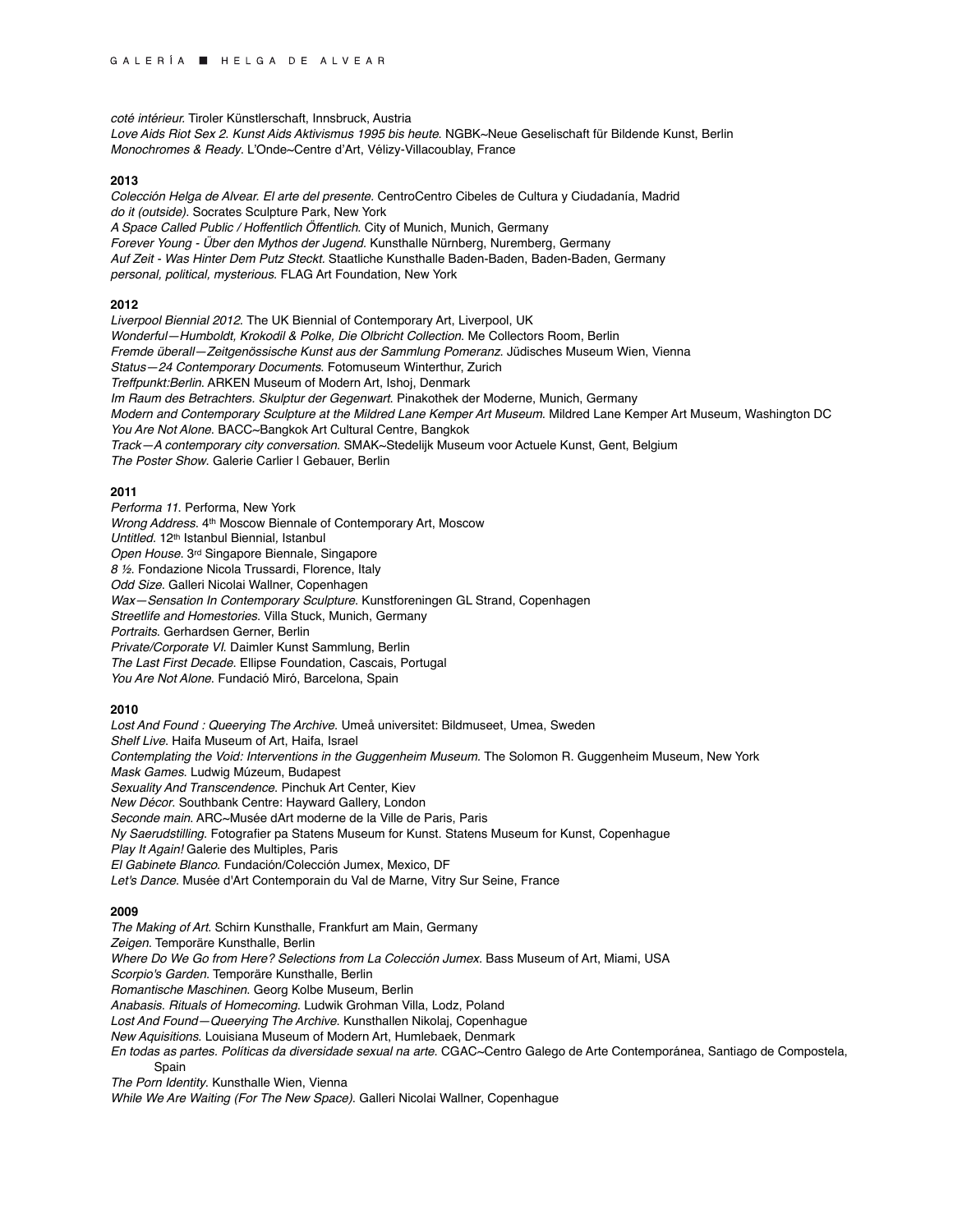*Extraordinary Rendition*. Galería Helga de Alvear, Madrid *Home Is The Place You Left*. Kunstmuseum, Trondheim, Norway *Reality Check*. Statens Museum for Kunst, Copenhagen *Dressing The Message*. Sprengel Museum, Hannover, Germany *Sammlung/Collection*. Migros Museum für Gegenwartskunst, Zurich *Peer to Peer.* Casino Luxembourg, Louxembourg *Other than Yourself—An Investigation between Inner and Outer Space*. T-BA21~Thyssen-Bornemisza Art Contemporary, Vienna *All Inclusive.* Schirn Kunsthalle, Frankfurt am Main, Germany

#### **2007**

*Absent Without Leave*. Victoria Miro, London *Mapping the Self*. MCA~Museum of Contemporary Art, Chicago, USA *Footnotes*. 2nd Moscow Biennale of Contemporary Art, Moscow *Skulptur Projekte Müster 07*. Skulpture Projekte Müster, Munich, Germany *When We Build Let us Think We Build The Future*. BALTIC Centre for Contemporary Art, Gateshead, UK *Pensa/Piensa/Think.* Centre d'art Santa Mònica, Barcelona, Spain *Made in Germany.* Sprengel Museum, Hannover, Germany *Silly Adults.* Galeri Nicolai Wallner, Copenhagen *Bodypoliticx.* Witte de With, Rotterdam, The Necerlands *The Price of Everything… Perspectives on the Art Market*. The Whitney Museum of American Art, New York *Mapas, cosmogonyas e puntos de referencia*. CGAC~Centro Galego de Arte Contemporáneo, Santiago de Compostela, Spain *This Is Not for You*. T-BA21~Thyssen-Bornemisza Art Contemporary, Vienna *Cross-Border. Fotografie und Videokunst aus dem MUMOK Wien*. Kustmuseum Stuttgart, Stuttgart, Germany

# **2006**

*Group Therapy*. MUSEION~Museo d'Art Moderna e Contemporanea, Bolzano, Italy *Fever Variations*. Kwangju Biennial 2006, Gwangju, South Korea *When The Moon Shines on The Moonshine*. The Breeder, Athens *Culture Bound / East Wing Collection VII*. Courtauld Institute of Art, London *Surprise, Surprise*. ICA~Institute of Contemporary Art, London *Into Me / Out Of Me*. MoMA PS1, New York *Anstoß Berlin—Kunst macht Welt*. Haus am Waldsee, Berlin *Why Pictures Now*. Mumok~Museum Moderner Kunst Stiftung Ludwig, Vienna *Wrong.* Klosterfelde, Berlin *Broken Surface*. Sabine Knust Galerie Maximilian Verlag, Munich, Germany *Faster! Bigger! Better!* ZKM~Zentrum für Kunst und Medientechnologie, Karlsruhe, Germany *Protections.* Kunsthaus Graz, Graz, Austria

## **2005**

*Baby Shower*. Galleri Nicolai Wallner, Copenhaguen *Universal Experience*. MCA~Museum of Contemporary Art, Chicago, USA *Monuments for the USA*. CCA Wattis Institute for Contemporary Arts, San Francisco, USA; White Columns, New York *Kiss The Frog. The Art of Transformation*. Nasjonalmuseet for Kunst, Oslo *Lichtkunst Aus Kunstlicht*. ZKM~Zentrum für Kunst und Medientechnologie, Karlsruhe, Germany

## **2004**

*Modus Operandi*. T-BA21~Thyssen-Bornemisza Art Contemporary, Vienna *Artists' Favourites*. ICA~Institute for Contemporary Art, London *A arañeira. 100 artistas da Colección CGAC*. CGAC~Centro Galego de Arte Contemporáneo, Santiago de Compostela, Spain *Die Zehn Gebote*. Deutsches Hygiene-Museum, Dresden, Germany *Sammlung Plum*. Museum Kurhaus Kleve, Germany *Works and Days*. Louisiana Museum of Modern Art, Humlebaek, Denmark *10 Year Anniversary Exhibition*. Taka Ishii Gallery, Tokyo *Reordering Reality*. Columbus Museum of Art, Columbus, USA

#### **2003**

*Utopia Station.* 50th Venice Biennale, Venice, Italy *Living Inside The Grid*. New Museum, New York *Nation*. Frankfurter Kunstverein, Frankfurt am Main, Germany *Happiness*. Mori Art Museum, Tokyo *Out loook*. Kunstverein Springhornhof, Neuenkirchen, Germany *The Living Museum*. MMK~Museum für Moderne Kunst, Frankfurt am Main, Germany *Spectacular*. Museum Kunstpalast, Dusseldorf, Germany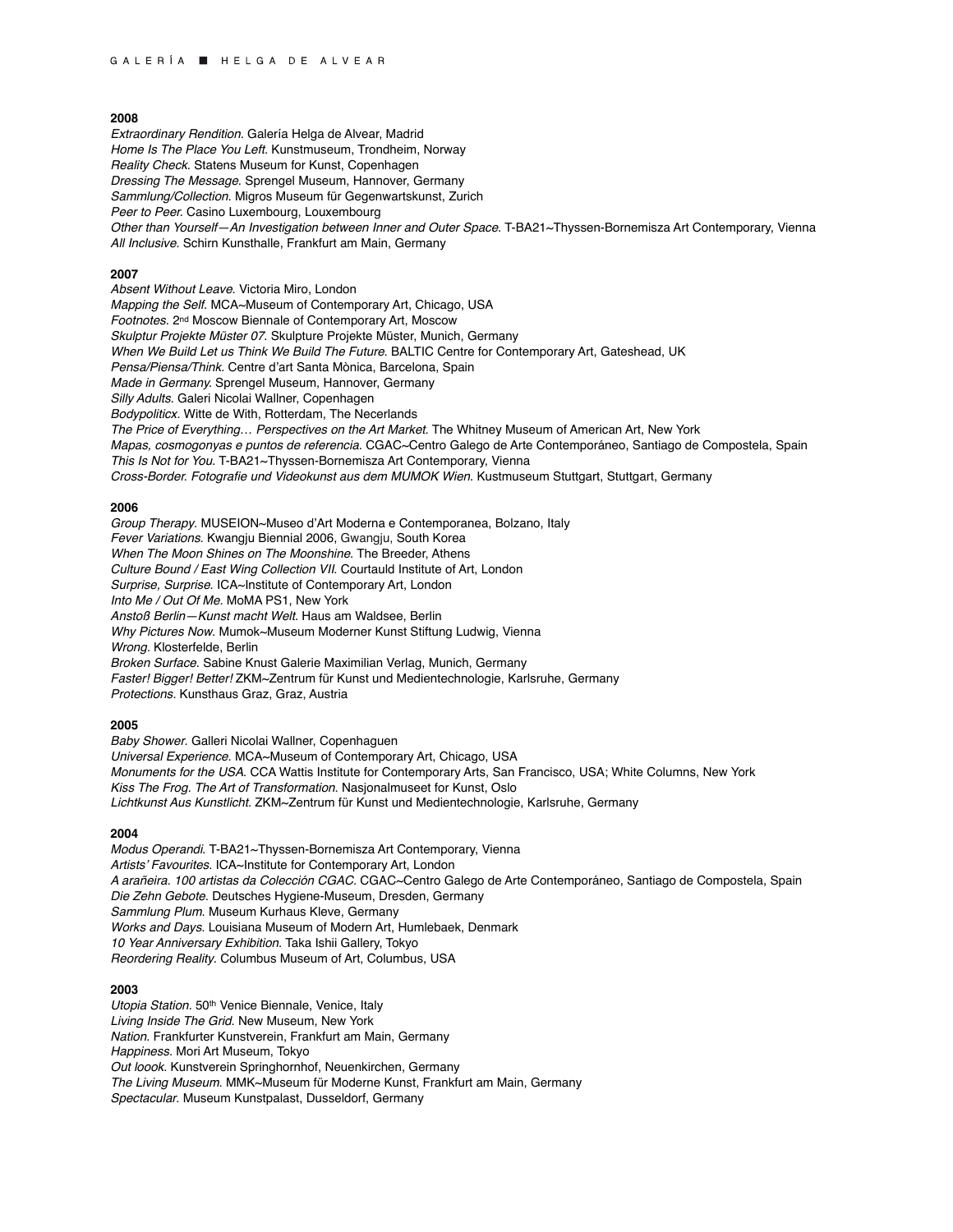*Iconografías metropolitanas.* 25th Bienal Internacional de São Paulo, Brasil *Pause*. Kwangju Biennial 2002, Gwangju, South Korea *Beyond Paradise*. National Art Gallery, Bangkok, Thailand *Shopping*. Schirn Kunsthalle, Frankfurt am Main, Germany *Sudden Glory: Slapstick In Contemporary Art*. CCAC~California College of Arts and Crafts, San Francisco, USA *No Return. Positionen aus der Sammlung Haubrok*. Städtisches Museum Abteiberg, Mönchengladbach, Germany

# **2001**

*Egofugal*. 7th Istanbul Biennial*,* Istanbul *AUDIT*. Casino Luxembourg, Luxembourg *Strategies Against Architecture II*. Fondazione per l'arte, Pisa, Italy *The End of All Things*. Galleria Massimo de Carlo, Milan, Italy *Neue Welt*. Frankfurter Kunstverein, Frankfurt, Germany *Hortus Conclusus*. Witte de With, Rotterdam, The Netherlands *Inside Space*. MIT | LVAC~List Visual Arts Centre, Cambridge, USA *TV Tokyo*. Palais de Tokyo, Paris

## **2000**

*Manifesta 5*. European Biennial of Contemporary Art, Ljubljana *What If...* Moderna Museet, Stockholm *Sporting Life*. MCA~Museum of Contemporary Art, Sydney *Century of Innocence*. Rooseum, Malmö, Sweden *The Works in This Space...* Neugerriemschneider, Berlin *Leaving The Island*. Contemporary Art Festival of Pusan, South Korea *Sightings*. Center for Curatorial Studies Museum, Bard College, Annandale-on-Hudson, New York

# **1999**

*Extinction des Feux*. Art & Public, Genea, Italy *Opening*. Galleri Nicolai Wallner, Copenhagen

# **1998**

*Junge Szene*. Secession, Vienna *Berlin/Berlin*. 1st Berlin Biennale, Berlin *Nuit Blanche*. ARC~Musée dArt moderne de la Ville de Paris, Paris *Nordic Nomads*. White Columns, New York *Warming*. The Project, New York *Zone Franche*. Grande Halle de la Villette, Paris *High Infidelity*. Kunstraum der Universität Lüneburg, Lüneburg, Germany *Bicycle Thieves*. University of Illinois: Gallery 400, Chicago, USA

## **1997**

*The Louisiana Exhibition*. Louisiana Museum of Modern Art, Humlebaek, Denmark